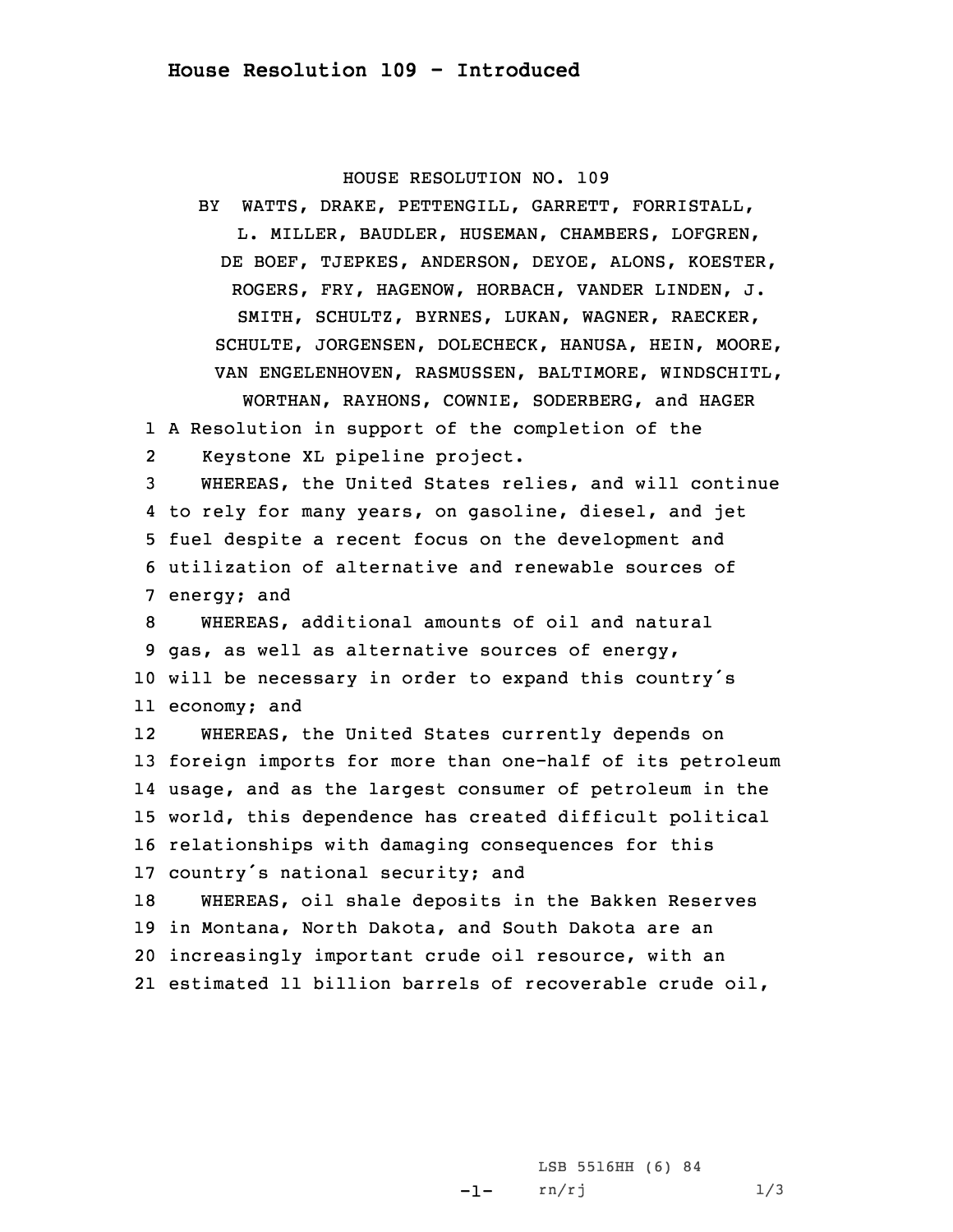H.R. 109

 and there is not enough pipeline capacity for crude oil supplies from Montana, North Dakota, South Dakota, Oklahoma, and Texas to reach American refineries; and 4 WHEREAS, Canadian oil reserves contain an estimated 173 billion barrels of recoverable oil, and Canada is the single largest supplier of oil to the United States at 2.62 million barrels per day, and Canada has the capacity to significantly increase this rate; and WHEREAS, the Keystone XL pipeline will, when completed, carry 700,000 barrels of North American oil to American refineries in the Gulf Coast region and the construction of the pipeline will create an estimated 120,000 jobs nationwide, generate \$20 billion in economic growth, and generate millions of dollars in government receipts; and WHEREAS, <sup>a</sup> recent study by the United States Department of Energy found that increasing oil deliveries to American refineries from Montana, North Dakota, South Dakota, Texas, Oklahoma, and Alberta, Canada, to American refineries has the potential to substantially reduce this country's dependency on foreign energy sources; and WHEREAS, Canada sends more than 99 percent of its oil exports to the United States, the bulk of which goes to midwestern refineries, oil companies are investing huge sums to expand and upgrade refineries in the Midwest and elsewhere to make gasoline and other refined products from Canadian oil, and these expansion and upgrade projects will create many construction jobs

<sup>30</sup> over the next five years, and add to Iowa's gross state

 $-2-$ LSB 5516HH (6) 84 rn/rj 2/3